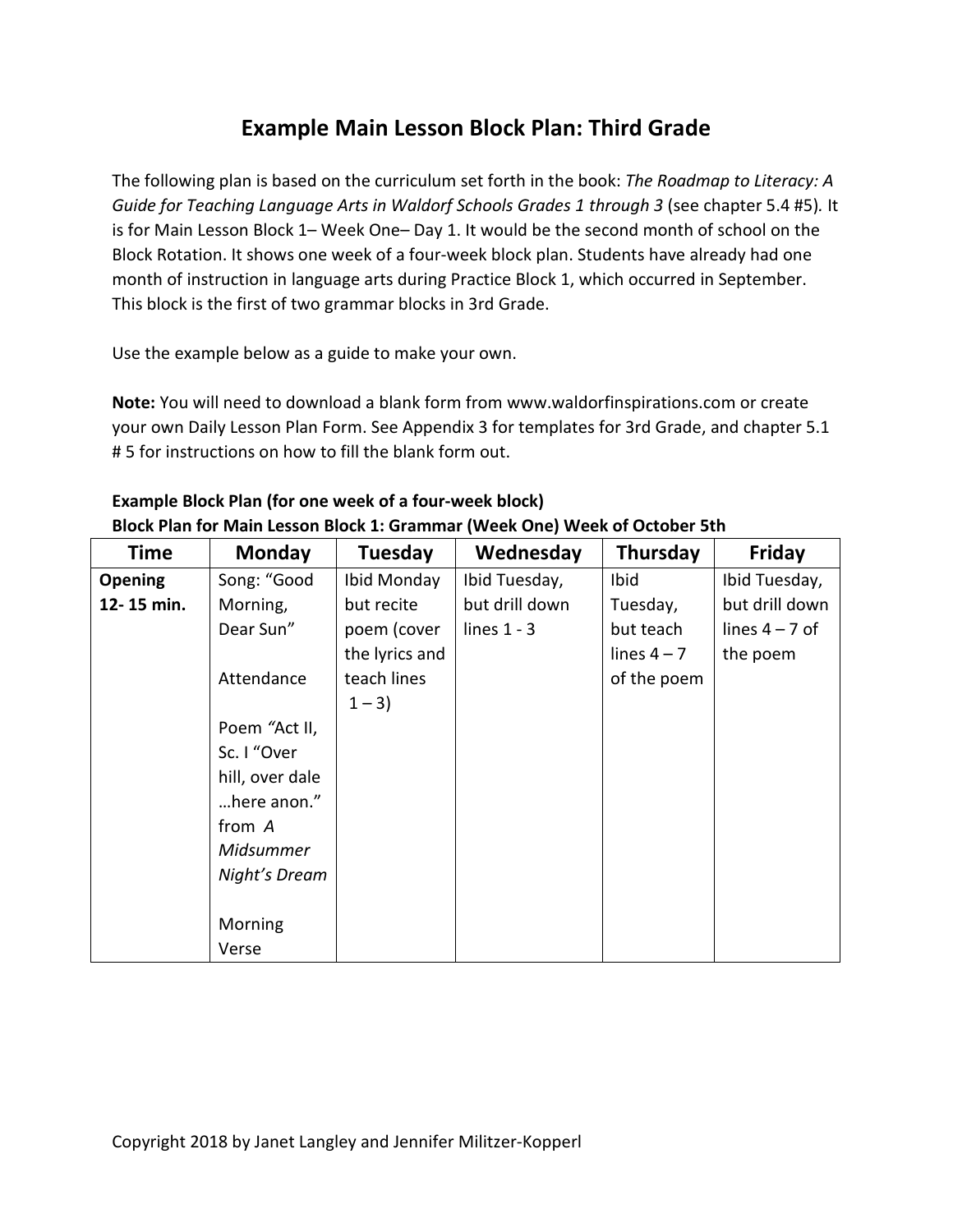| <b>Time</b>       | Monday               | <b>Tuesday</b> | Wednesday                           | Thursday        | Friday                  |
|-------------------|----------------------|----------------|-------------------------------------|-----------------|-------------------------|
| <b>Skills</b>     | 1) Syllable          | 1) Syllable    | 1) Syllable Cards                   | 1) Syllable     | <b>Spelling Quiz:</b>   |
| <b>Practice</b>   | cards and            | cards and      | and mystery                         | cards and       | weekly                  |
| 30 min.           | mystery word         | mystery        | word for Big 4                      | mystery         | spelling words          |
|                   | for Big 4            | word for Big   | Prefixes                            | word for Big    |                         |
|                   | Prefixes             | 4 Prefixes     |                                     | 4 Prefixes      | Grammar                 |
|                   | (Rule 24)            |                | 2) Introduce                        |                 | quiz:                   |
|                   |                      | 2) Grammar     | lyrics to                           | 2) Grammar      | adjectives              |
|                   | 2) Grammar           | worksheet      | "Winterstreams"                     | worksheet       |                         |
|                   | worksheet for        | for weak       |                                     | for             | Syllable cards          |
|                   | weak area/s:<br>TBD; | area/s: TBD;   | Class reads them<br>and finds nouns | adjectives      | and mystery<br>word for |
|                   |                      | 3) Practice    | and adjectives                      | 3) Practice     | syllables with          |
|                   | 3) Introduce         | weekly         |                                     | weekly          | $-LE$                   |
|                   | weekly               | spelling       | 3) Practice                         | spelling        |                         |
|                   | spelling words       | words          | weekly spelling                     | words           |                         |
|                   |                      |                | words                               |                 |                         |
|                   |                      |                |                                     |                 |                         |
| Introduction      | Story:               | Review         | Introduce                           | Review          | Ibid Thursday           |
| $&/$ or           | Princess             | adjectives     | Phonics                             | Phonics         |                         |
| <b>Review</b>     | Adjective            |                | Rule #25:                           | <b>Rule #25</b> |                         |
| 20 min.           |                      | Activity:      | Syllables with -LE                  |                 |                         |
|                   | Activity: 20         | describe       |                                     | Decoding        |                         |
|                   | questions            | nouns in       | Decoding and                        | and             |                         |
|                   | with                 | basket with    | encoding                            | encoding        |                         |
|                   | adjectives           | adjectives     |                                     |                 |                         |
|                   | (chapter 3.11        | (Activity A)   |                                     |                 |                         |
|                   | #8b)                 |                |                                     |                 |                         |
| <b>Transition</b> | Set up for           | Ibid           | Ibid                                | Ibid            | Ibid                    |
| 5 min.            | bookwork +           |                |                                     |                 |                         |
|                   | <b>IMA</b>           |                |                                     |                 |                         |